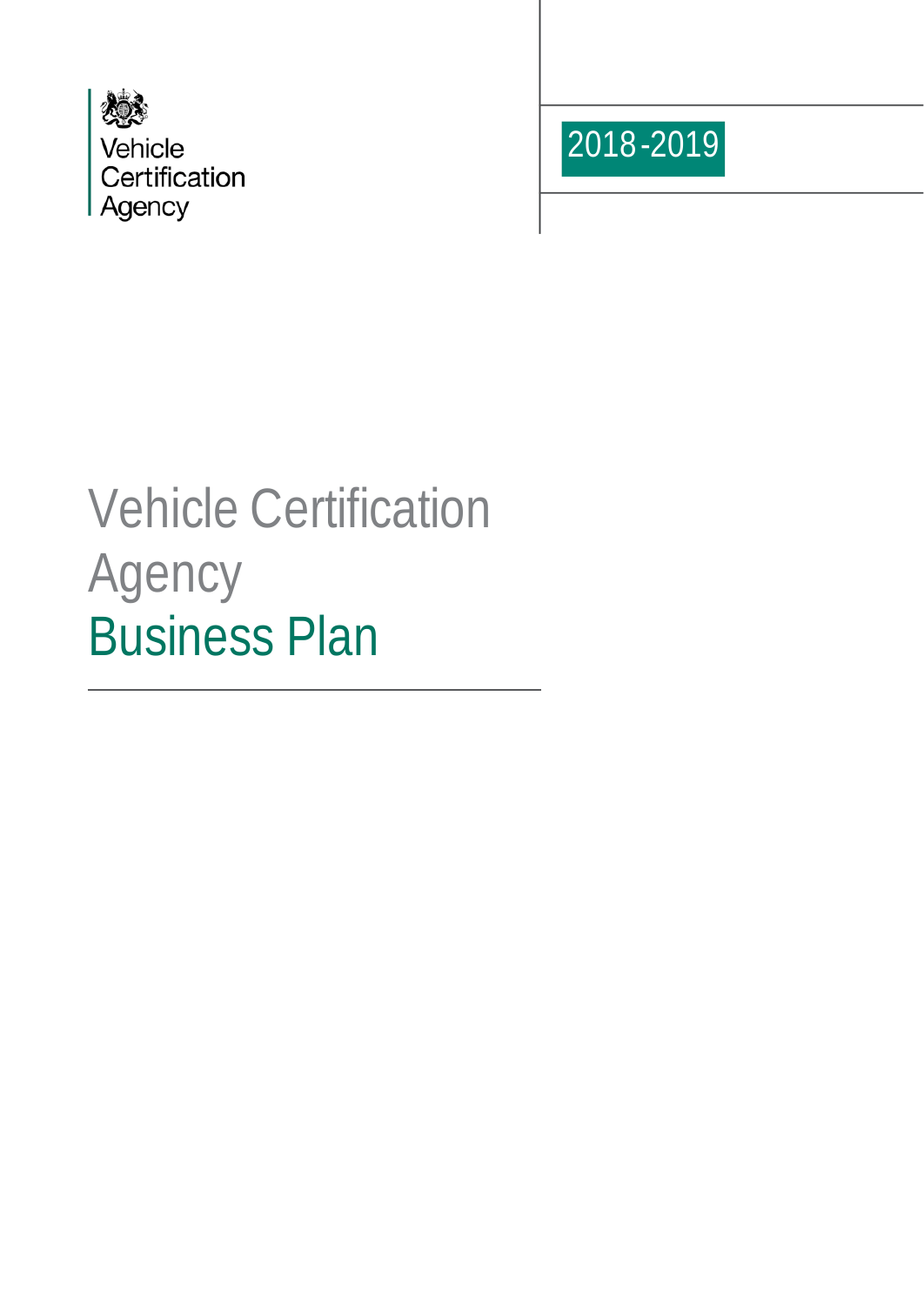The Department for Transport has actively considered the needs of blind and partially sighted people in accessing this document. The text will be made available in full on the Department's website. The text may be freely downloaded and translated by individuals or organisationsfor conversion into other accessible formats. If you have other needs in this regard please contact the Department.

Vehicle Certification Agency Eastgate Road Bristol BS5 6XX Telephone 300 330 5797 Website **www.gov.uk/vca** email enquiries **www.gov.uk/contact-the-vca**

#### © Crown copyright 2018

Copyright in the typographical arrangement rests with the Crown.

You may re-use this information (not including logos or third-party material) free of charge in any format or medium, under the terms of the Open Government Licence. To view this licence, visit **[www.nationalarchives.gov.uk/doc/opengovernment-licence/](http://www.nationalarchives.gov.uk/doc/opengovernment-licence/or)**or write to the Information Policy Team, The National Archives, Kew, London TW9 4DU, or e-mail: **[psi@nationalarchives.gsi.gov.uk](mailto:psi@nationalarchives.gsi.gov.uk)**

Where we have identified any third-party copyright information you will need to obtain permission from the copyright holders concerned.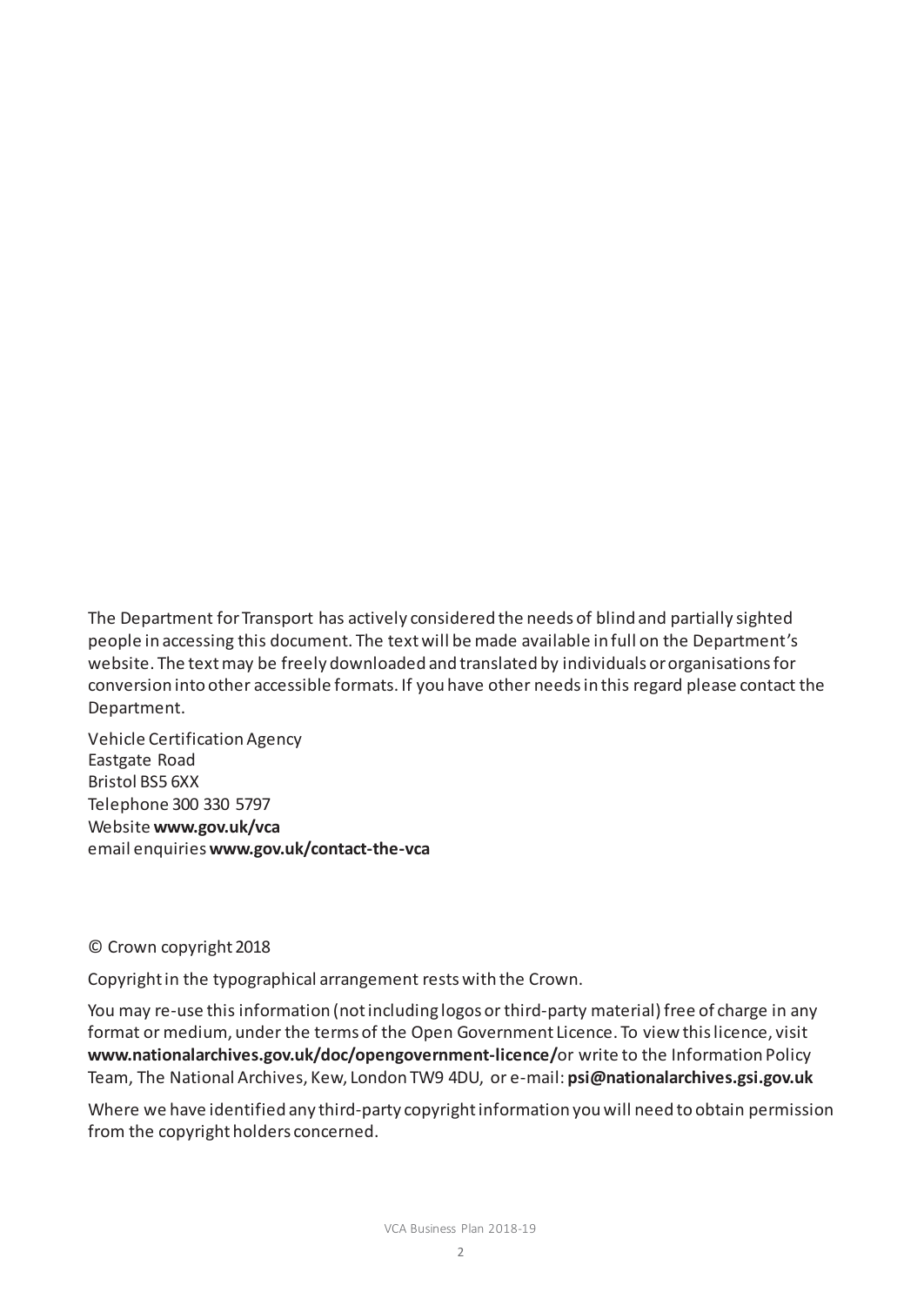# **CONTENTS**

| Annexes |  |
|---------|--|
|         |  |
|         |  |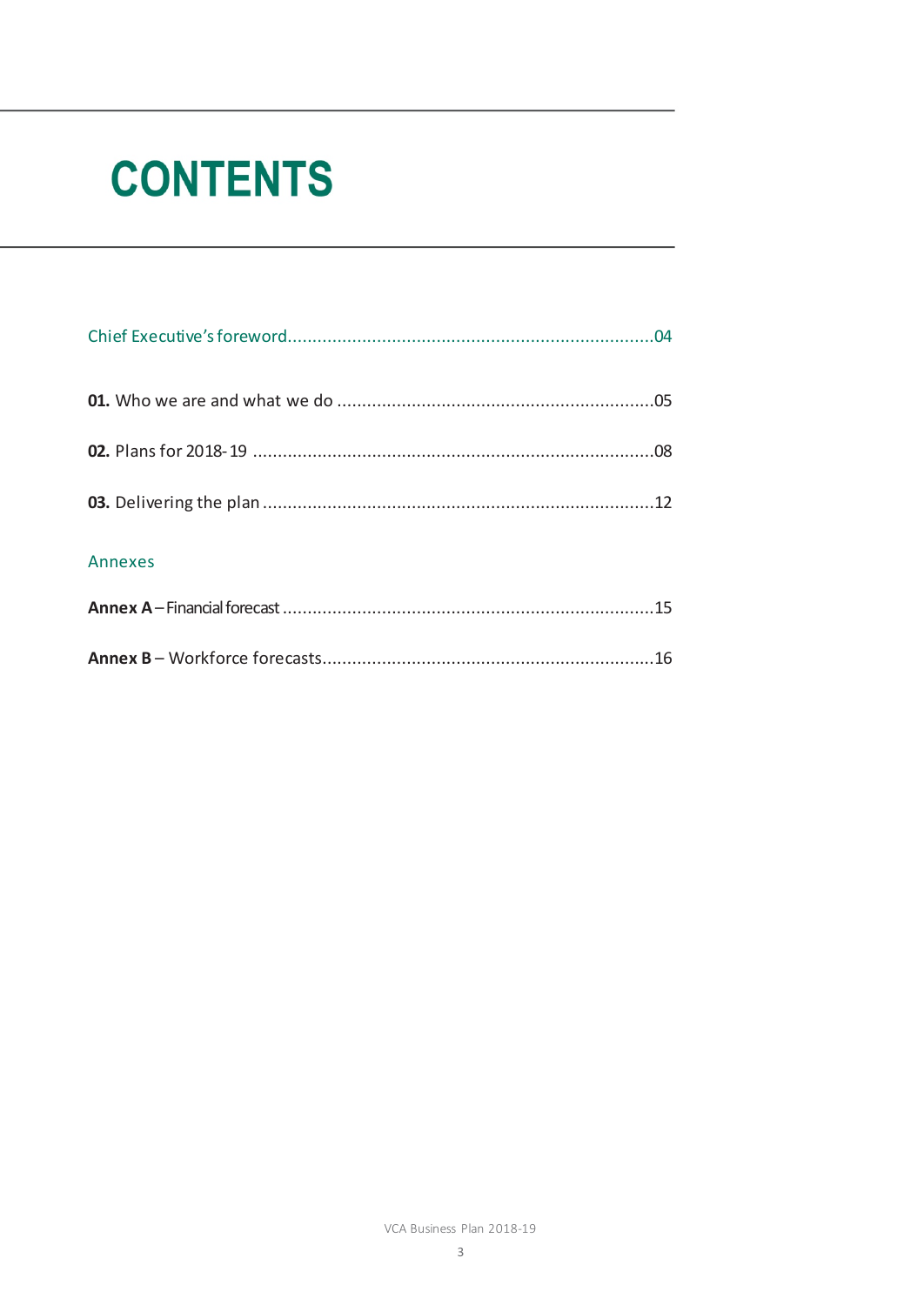# **CHIEF EXECUTIVE'S FOREWORD**

Welcome to the Vehicle Certification Agency (VCA) Business Plan for 2018-19.

It has been just over a year since I took the helm and it is a great privilege to lead an organisation that delivers such a vital function; one that touches the lives of so many people.

2017 saw continued high demand for our core type approval certification service, particularly in the area of exhaust emissions, where legislation has been subject to significant change with the introduction of Worldwide Harmonised Light Vehicles Test Procedure (WLTP) and Real Driving Emissions (RDE) requirements. This demand is expected to continue into the next financial year as industry seeks to approve new and existing vehicle types. 2017 also saw the completion of the sale of our Management Systems Certification function. This was concluded in June with the successful transition of existing VCA certificate holders to a new supplier.

Over the coming year we will continue to focus on core statutory certification activities. Central to this is our quality ethos and to support that we hope to shortly gain formal accreditation to the internationally recognised standard ISO 17025. Once this is in place we will seek accreditation to ISO 17020. We will also be doing some work to look at the processes surrounding our delivery of type approval certification to ensure that they remain robust and fit for purpose.

As well as delivering confidence to consumers through the rigorous application of type approval standards, we will provide specialist technical support to the recently established market surveillance unit within the Driver and Vehicle Standards Agency (DVSA), which is aimed at ensuring that vehicles continue to meet the appropriate legal requirements inservice.

Our people are central to the success of the organisation and to delivery of core transport objectives. We will continue to invest in their development so they have skills and tools they need, and when they need them. This is particularly important when considering the speed with which vehicle technology is evolving, particularly in the connected and autonomous field. We very much recognise that this presents both opportunity and challenge and as such we will be working with the relevant stakeholders to ensure that we are at the forefront of current thinking.

The coming year looks set to be a busy one and I look forward to leading the agency through it.

PIA WILKES CEO, VCA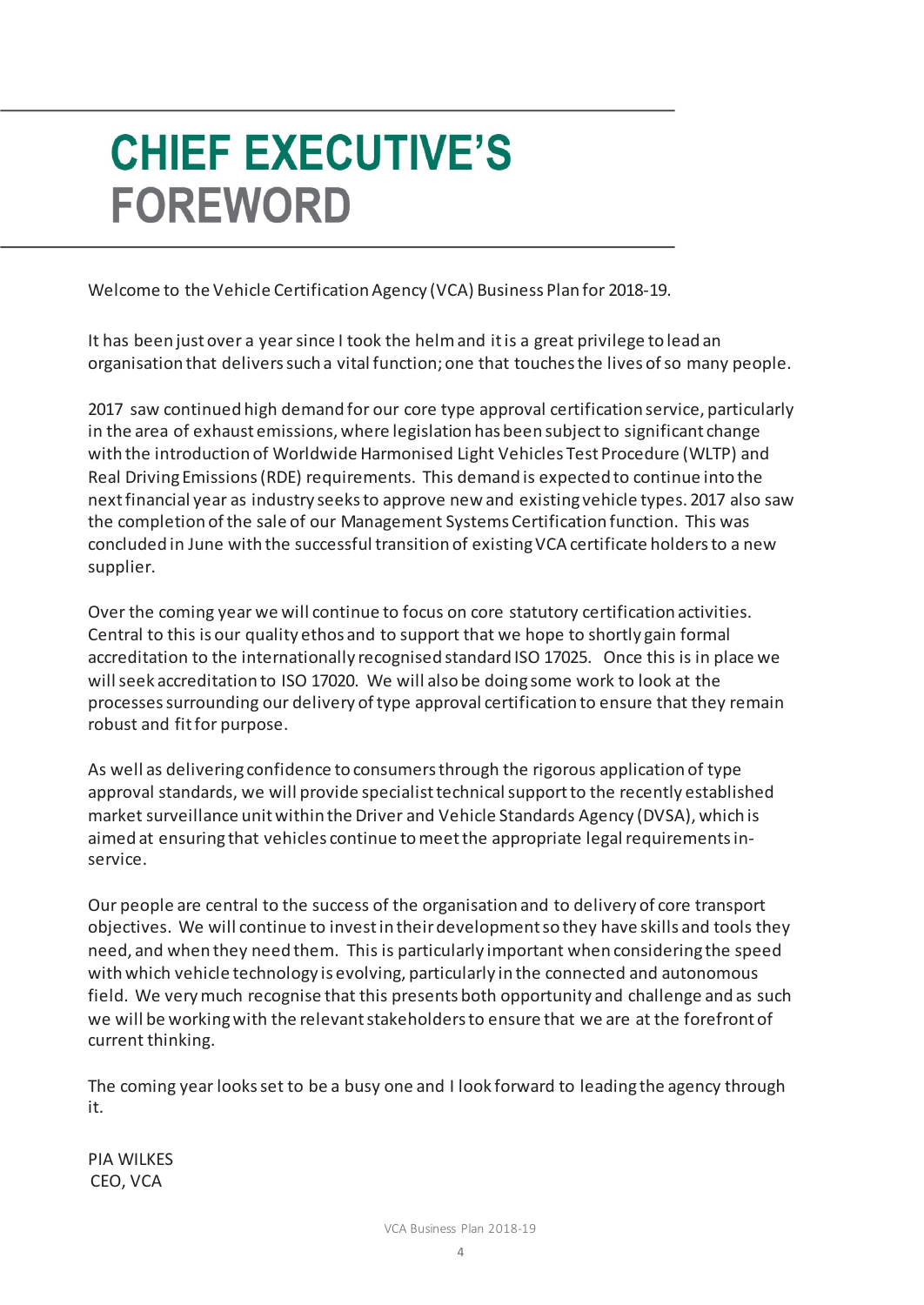# **WHO WE ARE AND WHAT WE DO**

## **Vehicle Certification Agency**

**1.1** The Vehicle Certification Agency (VCA) is an Executive Agency of the Department for Transport (DfT), part of the Road, Devolution and Motoring Directorate, through which VCA receives its corporate sponsorship.

VCA performs a number of core activities:

### **Vehicle Type Approval**

- **1.2** As the UK Type Approval Authority for new on and off-road vehicles, systems and components, VCA is responsible for approving that these have been designed and constructed to meet internationally agreed standards of safety, security and environmental protection.
- **1.3** VCA takes its policy lead from the DfT, through the International Vehicle Standards Division (IVS), part of the Energy, Technology and Innovation, Directorate. Some environmental policy lead comes from the Office for Low Emissions Vehicles (OLEV).
- **1.4** Automated vehicle technology is becoming ever more sophisticated, and VCA recognises the challenges associated with type approval of complex automated vehicle hardware and software. VCA will continue to work with the Centre for Connected and Autonomous Vehicles (CCAV), the motoring agencies and other relevant teams on developing effective policy for self-driving vehicles.
- **1.5** VCA Chairs the DfT Vehicle Technology Forum, working with policy colleagues, other DfT agencies and the Chief Scientific Advisors Unit. This group shares knowledge, understanding and experience of emerging technologies with a view to developing a common understanding and approach.

### **Conformity of Production (CoP)**

- **1.6** This is an integral and essential part of the certification process and approval cannot be granted without adequate CoP procedures being in place. CoP provides confidence to industry, government and consumers that a given product is manufactured in accordance with the approved specification and that ongoing compliance is assured.
- **1.7** The process involves the evaluation of manufacturing processes to ensure that each product is manufactured in accordance with the approved specification. Ongoing conformity is assessed throughout the manufacturing life of a product. This will involve manufacturing site visits and reviewing records. Where evidence of non-compliance is discovered, this will be rigorously investigated and the appropriate steps taken to return the manufacturing process to conformity.
- VCA Business Plan 2018-19 **1.8** VCA recognises the importance of a robust regime which ensuresthat all new vehicles are safe, reliable and deliver the expected environmental performance. Where concerns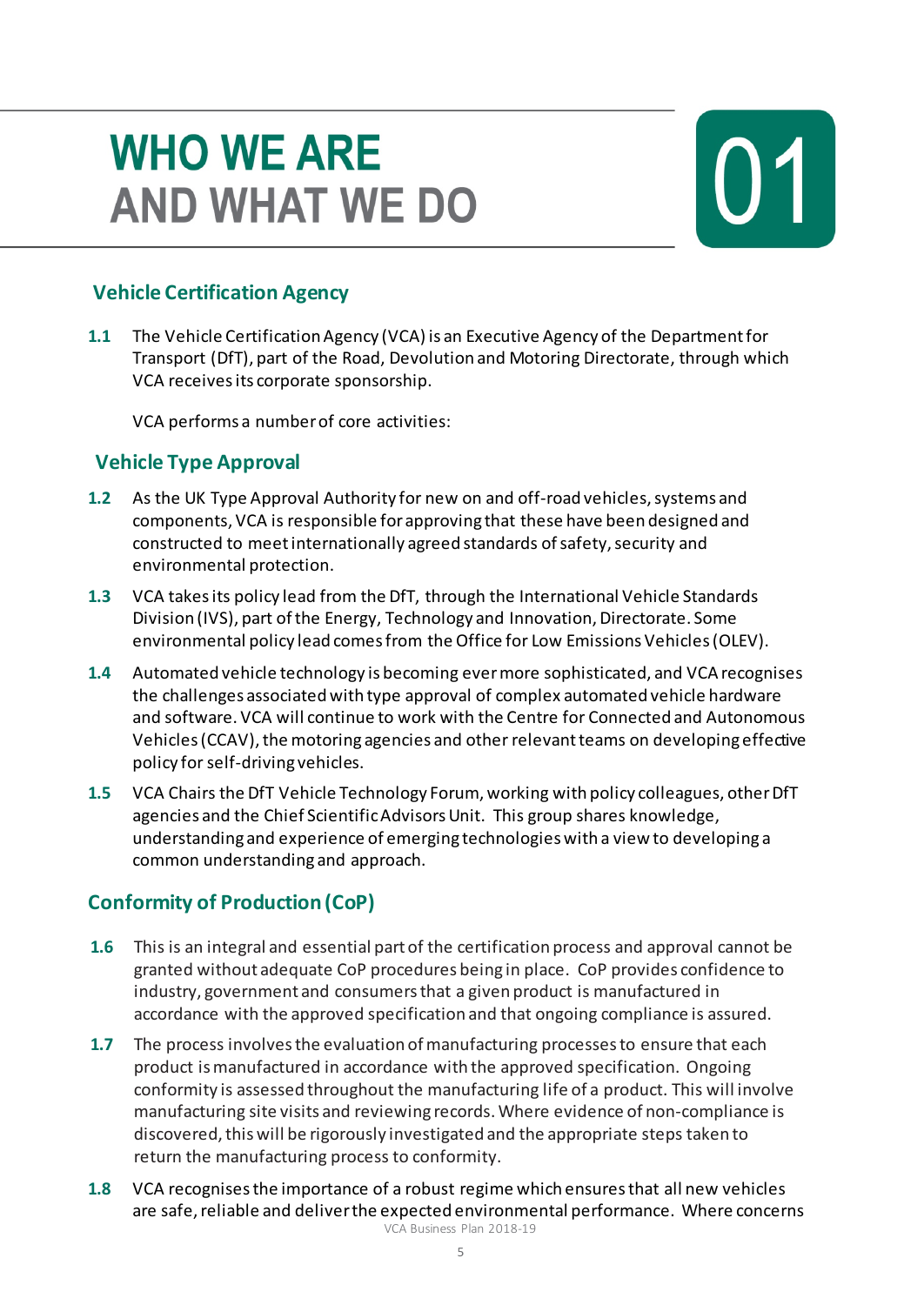of non-conformity are raised through non-CoP related activities such as "whistle blowing" VCA will take all reasonable actions to investigate the non-conformance and where necessary take action to bring the vehicle or component back into conformity; and where appropriate work with other agencies to ensure product remains in conformity. VCA is clear that only fully compliant vehicles are offered forsale. Where non-conformance occurs, the manufacturer should rectify any issues at the earliest opportunity, in accordance with the relevant provisions of the type approval framework directive. Where a manufacturer cannot, or will not take the necessary steps to bring products back into conformity, VCA may suspend Conformity of Production status, which would have the effect of halting production. Ultimately steps may be taken to withdraw an approval, in accordance with the type approval framework directive.

### **Market Surveillance**

- **1.9** The Government is committed to enforcing vehicle safety and environmental standards. It has established a Market Surveillance Unit in the Driver and Vehicle Standards Agency (DVSA) to check that vehicles and components available on the UK market comply with the legislative requirements to which they were approved.
- **1.10** VCA plays a significant role in providing expert engineering resource to support this work. In 2016/17 and 2017/18 the Unit focused on a programme of targeted exhaust emissions testing on cars, light vans, trucks and buses to ensure that the vehicle manufacturers were meeting the relevant approval standards for vehicles in use. This emissions programme will continue in 2018/19 and the Unit will also expand its compliance testing to a wider range of vehicle standards.

### **Certification of Dangerous Goods Packaging**

**1.11** VCA administers the operation of a scheme for the certification of packaging used for the carriage of dangerous goods in the UK. Each mode of transport has its own set of International Regulations, but all use packaging as defined in the United Nations (UN) recommendations for the transport of dangerous goods. The requirements for approved packaging are put into effect by separate Statutory Instruments.

### **Civil Traffic Enforcement**

**1.12** Building on core expertise, VCA provides a certification service to local authorities who wish to operate bus lane and parking enforcement camera systems. This involves the evaluation of Technical Construction Files (TCFs) to assess compliance with the relevant requirements, with the ultimate aim of ensuring the integrity of evidence gathered using such systems. This service also covers authorities in Wales and the Highway Agency's Thames Link Crossing at Dartford.

#### **Data Provision**

**1.13** VCA collects and publishes fuel consumption, CO<sub>2</sub>, noise and regulated pollutant data for new cars, underpinning the Vehicle Excise Duty and Company Car Tax schemes. Accessed through GOV.UK, the data tools continue to be popular with consumers, with around 2.5 million users over the last year alone. This supports Government's strategic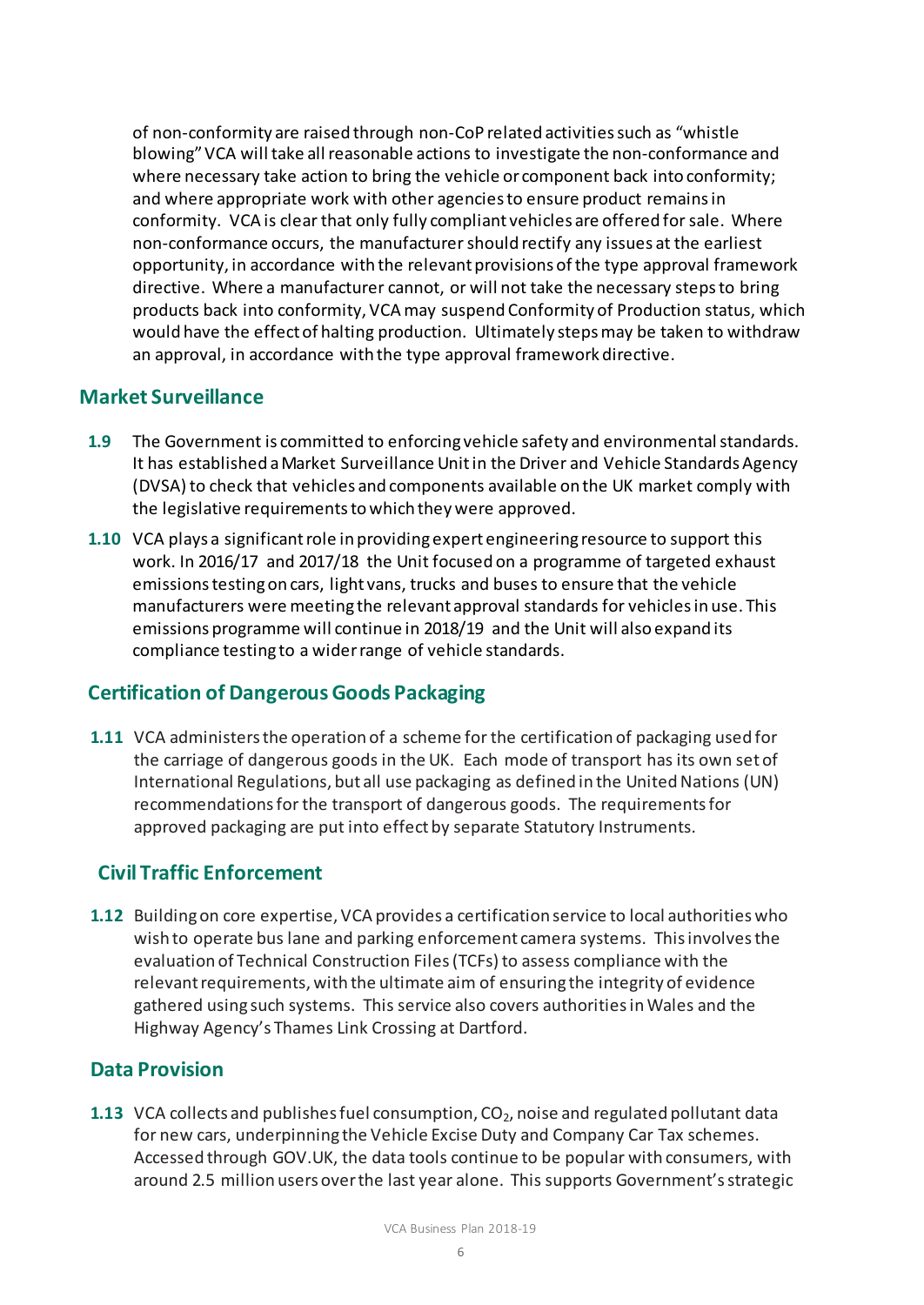drive to reduce exhaust emissions by providing consumers with the information they need to make informed choices.

#### **EU Exit**

- **1.14** The UK and the EU have a common interest in our citizens and businesses continuing to benefit from the opportunities created by an increasingly connected world. As such, we are seeking a future partnership that will allow the continuation and enhancement of connectivity for transport operators and users, while maintaining high levels of safety and security. Nevertheless, we must take the responsible approach and prepare for all outcomes.
- **1.15** The motoring agencies play a key role in these preparations, from both a planning and implementation perspective. In order to ensure that functions and processes across areas such as vehicle and driver licensing and standards, operator licensing and vehicle type approval are effective post-Exit, new and revised legislative frameworks and operating systems are required. The agencies are working closely with partners in Whitehall to identify and implement agreed policy solutions in these areas.
- **1.16** It is acknowledged that demands placed on the agencies as a result of EU Exit preparations could impact upon other projects and workstreams set out in these Business Plans. These Plans should therefore be seen as a reflection of a "point-in-time" and resources might need to be re-prioritised to meet future changes in demands.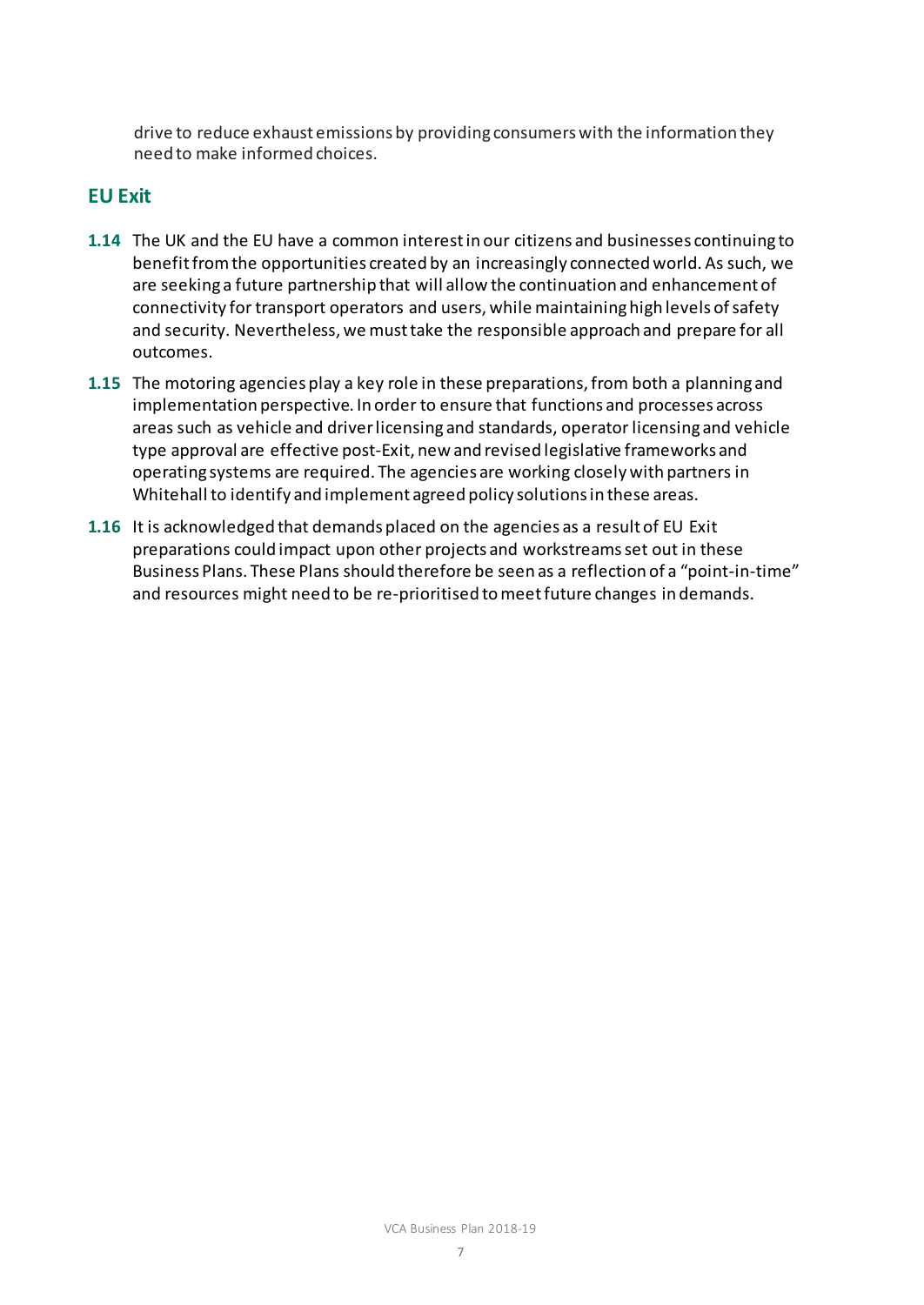# **PLANS FOR** 2018-19



The table at 2.4 highlights the main performance measures that VCA has agreed with the Department for 2018-19. The following sections explain in more detail the specific actions we will take to deliver against those objectives.

### **Changing our Agency**

#### **2.1 Continue to take forward the Government Digital Strategy**

The Agency continues to have ambitious plans to build on existing infrastructure, digital tools and systems to ensure that services are delivered as efficiently as possible. During 2018-19 plans are in place to address a number of key areas. The first relatesto infrastructure and the completion of upgrades to the Wide Area Network (WAN). The second is a programme to replace existing telephony services in the UK, which will lead to improvements in functionality and efficiencies in the way we work today. The third key area relates to the redevelopment of the Agency website. Whilst this has served users well for many years, it is now time to review and update it. During 2018-19, work will be carried out to scope out the website review and refresh process, including engagement with the Government Digital Service (GDS).

#### **2.1.1 Internal certification process review**

In 2018-19 an external review of the processes that support the issuing of type approval certificateswill take place to ensure that they continue to be robust and fit for purpose. The process will engage staff at all levels to form a detailed understanding of current processes and where improvements/efficiencies might be made. Where improvements or efficiencies can be made, plans will be developed to realise them as soon as practicable.

### **Our services**

VCA has a critical role to play in ensuring that vehicles and their systems and components meet internationally agreed standards, which provides confidence to consumers and regulators alike.

#### **2.2 Product Certification Resource**

2017-18 saw an increase in exhaust emissions testing as industry moves to the new Worldwide Harmonised Light Vehicle Test Procedure (WLTP), which came into effect for newly approved cars in September 2017. The new test is aimed at providing a closer representation of 'real-world' fuel consumption and  $CO<sub>2</sub>$  figures.

Demand for testing is expected to remain high during 2018-19 as the September 2018 application date for cars of an existing type approaches. VCA will work to provide resource to meet this demand and ensure that key performance measures are met.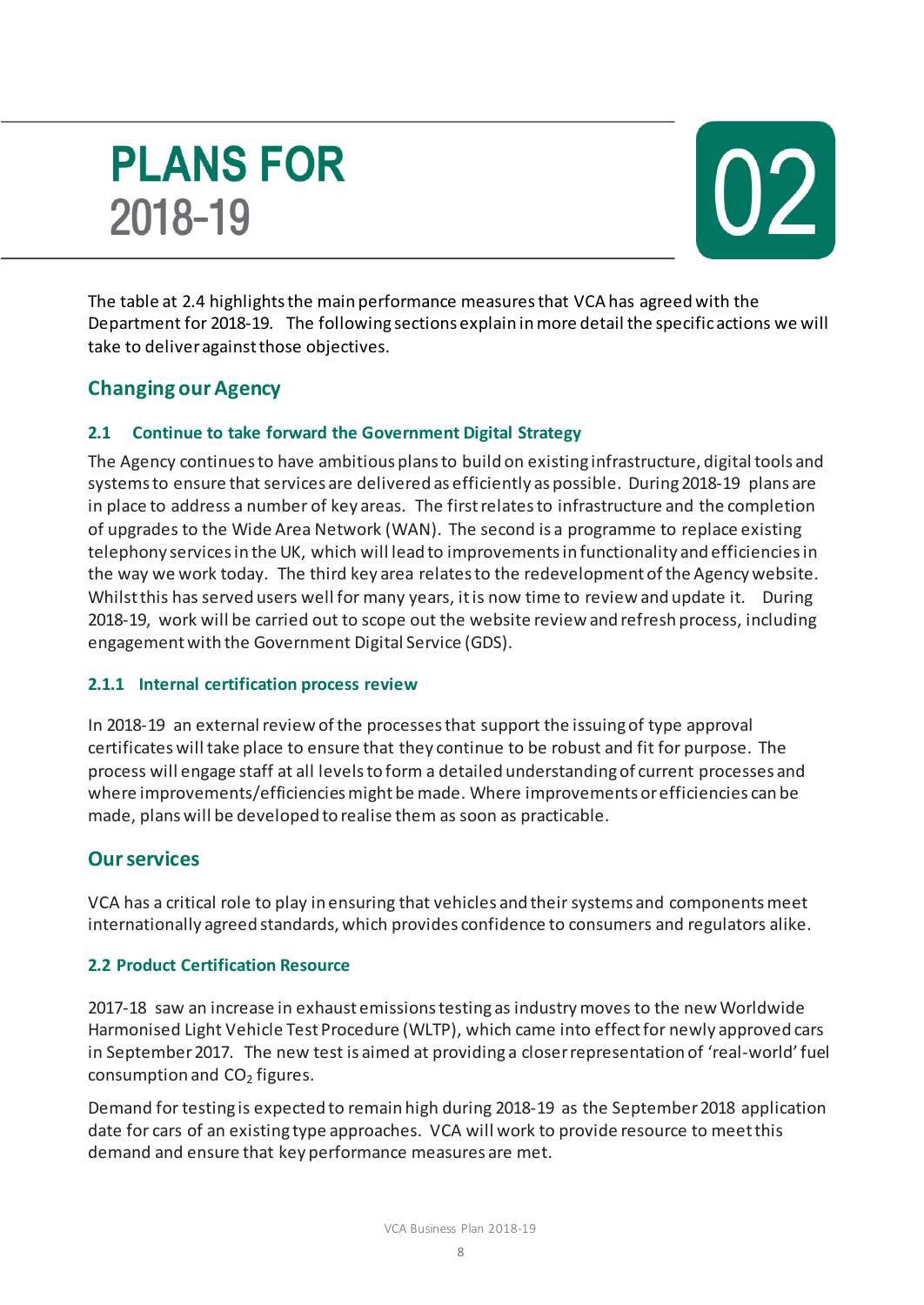#### **2.2.1 Quality**

A quality ethos is at the heart of Agency culture. VCA currently works to the principles of ISO 17020 (requirements for the competence of bodies performing inspections) and ISO 17025 (requirements for the competence to carry out tests and/or calibrations). In 2017-18 a commitment was made to obtain formal accreditation against the requirements of ISO 17025 for a limited scope in our Midlands Centre test facility. Excellent progress has been made towards this and we aim to have accreditation in place early in 2018-19. Following on from this, VCA will seek accreditation to ISO 17020 initially in the UK and then extend to global offices.

#### **2.2.2 Raising concerns**

During the coming financial year, a piece of work will be undertaken to look at and strengthen the current arrangements in place that allow those outside of the Agency to raise concerns about the approval process.

#### **Finance and Efficiency**

#### **2.3 Finance**

Demand for core certification services has been consistently high over recent years but it is anticipated that this will slow down for 2018-19 as the application dates for key legislative changes pass i.e. WLTP exhaust emissions testing for cars.

As such the forecast for 2018-19 is to cover costs and breakeven.

#### **2.3.1 Efficiencies**

Like other organisations across Government, VCA has responded to the challenges of the 2015 spending review. We continue to make good progress against our efficiency targets and this work will continue.

#### **2.3.2 Workforce**

The FTE staff figure for 2018-19 will not exceed 230. The slight increase over 2017-18 recognises the need to grow frontline staff to match resource to demand.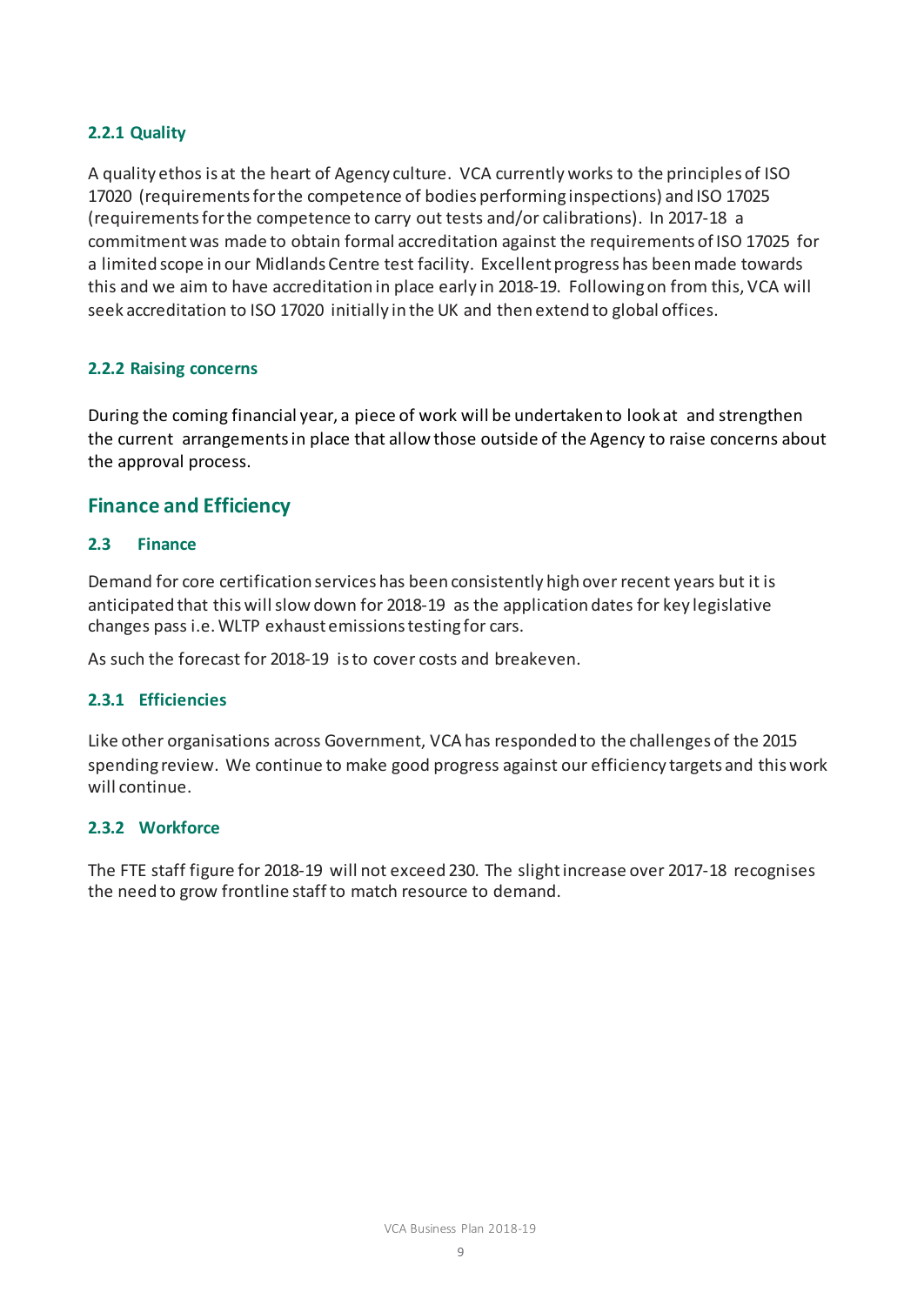### **2.4 2018-19 Key Performance Measures**

| <b>Category</b>           | <b>VCA measure</b>                                                                                                                                                                                                                                                                                                                                                                                                                                                                                                                                                            | In 2018/19 |
|---------------------------|-------------------------------------------------------------------------------------------------------------------------------------------------------------------------------------------------------------------------------------------------------------------------------------------------------------------------------------------------------------------------------------------------------------------------------------------------------------------------------------------------------------------------------------------------------------------------------|------------|
| 1. Changing<br>our agency | 1.1 Actively progress the Government ICT and Digital strategies by using ICT<br>to commence delivery of a wide ranging programme of change, including                                                                                                                                                                                                                                                                                                                                                                                                                         |            |
|                           | Begin the process to transform the VCA website. Work will be undertaken<br>$\bullet$<br>to scope out the review and update process, including engagement with<br>the Government Digital Service (GDS)                                                                                                                                                                                                                                                                                                                                                                         | 31/03/2019 |
|                           | Complete the implementation of Wide Area Network (WAN) upgrades<br>and telephony system replacement                                                                                                                                                                                                                                                                                                                                                                                                                                                                           | 31/03/2019 |
|                           | 1.2 Review internal processes that support type approval certification to<br>ensure that they continue to be fit for purpose. Report on findings, including<br>any potential efficiencies or opportunities for improvement.                                                                                                                                                                                                                                                                                                                                                   | 31/03/2019 |
| 2. Our services           | 2.1 VCA Type Approval certificates to be issued within 10 working days of the<br>completion of technical clearance.                                                                                                                                                                                                                                                                                                                                                                                                                                                           | 92%        |
|                           | 2.2 Externally audited test reports deemed to have no critical defects.                                                                                                                                                                                                                                                                                                                                                                                                                                                                                                       | 99%        |
|                           | 2.3 Conformity of Production (CoP) -                                                                                                                                                                                                                                                                                                                                                                                                                                                                                                                                          | 100%       |
|                           | All new Type Approval certification applicants that do not hold suitably<br>accredited quality certification (ISO 9001/TS 16949), or a suitable<br>compliance statement will be subject to a CoP audit before type approval<br>certification will be issued                                                                                                                                                                                                                                                                                                                   |            |
|                           | All existing type approval certificate holders that do not hold suitably<br>accredited quality certification (ISO 9001/TS 1 6949) will be subject to<br>ongoing surveillance audits, the frequency of which will be in accordance<br>with the agreed VCA risk based approach                                                                                                                                                                                                                                                                                                  |            |
|                           | For type approval certificate holders that do hold a suitably accredited<br>quality certification (ISO 9001/TS 16949), the status of these clients will<br>be reviewed for ongoing conformity of production over the normal cycle<br>of certification, typically 3 years, or sooner if necessary                                                                                                                                                                                                                                                                              |            |
|                           | For VCA Type Approvals, where evidence of a product being produced is<br>out of conformity, VCA will initiate an investigation as soon as possible<br>and no later than 8 days, to understand the root cause of the failure and<br>work with the manufacturer to introduce preventive and corrective action<br>with agreed timescales in accordance with the relevant regulation or<br>directive and in any case as soon as possible. Where the manufacturer<br>refuses or cannot bring the vehicle back into conformity the VCA will take<br>action to withdraw the approval |            |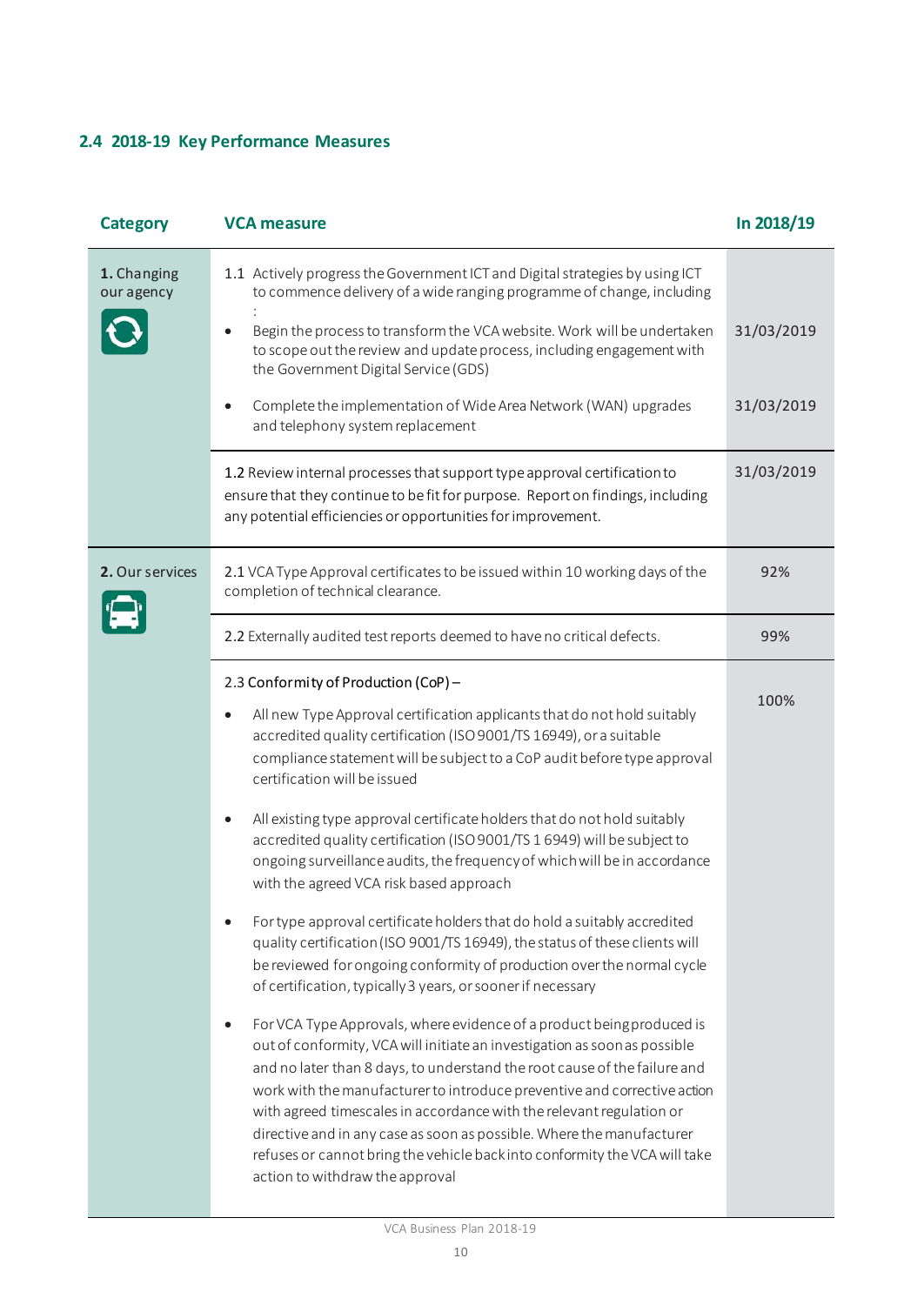|                                  | 2.4 Maintain the customer satisfaction survey score, if possible improve over<br>the current levels                                             | 90%                            |
|----------------------------------|-------------------------------------------------------------------------------------------------------------------------------------------------|--------------------------------|
|                                  | 2.5 Support the Department of Transport and DVSA in the delivery of the<br>Government's Market Surveillance Test Programme.                     | 31/03/2019                     |
|                                  | 2.6 Review and strengthen current arrangements in place that allow those<br>outside of the Agency to raise concerns about the approval process. | 30/09/2018                     |
| 3. Meeting<br>customer<br>needs  | 3.1 Prompt payment - Payment of invoices within 5 working days.                                                                                 | 80%                            |
|                                  | 3.2 Freedom of Information-Provide a response within 20 working days.                                                                           | 93%                            |
|                                  | 3.3 Parliamentary Questions-Provide a response by the due date.                                                                                 | 100%                           |
|                                  | 3.4 Ministerial Correspondence - Provide a response within 8 working Days.                                                                      | 95%                            |
|                                  | 3.5 Official Correspondence-Provide a response within 20 working days.                                                                          | 80%                            |
| 4. Financial<br>responsibilities | 4.1 Agency Finance - Deliver financial performance in line with the 2018-19<br>Business Plan.                                                   | <b>Breakeven</b><br>31/03/2019 |
|                                  | 4.2 Workforce - FTE staff numbers as at 31st March 2019 will not exceed 230.                                                                    | <b>230 FTE</b>                 |
|                                  | 4.3 Sick Absence - Ensure average number of working days lost to sickness<br>absence does not exceed 7 days per FTE.                            | 7 Days                         |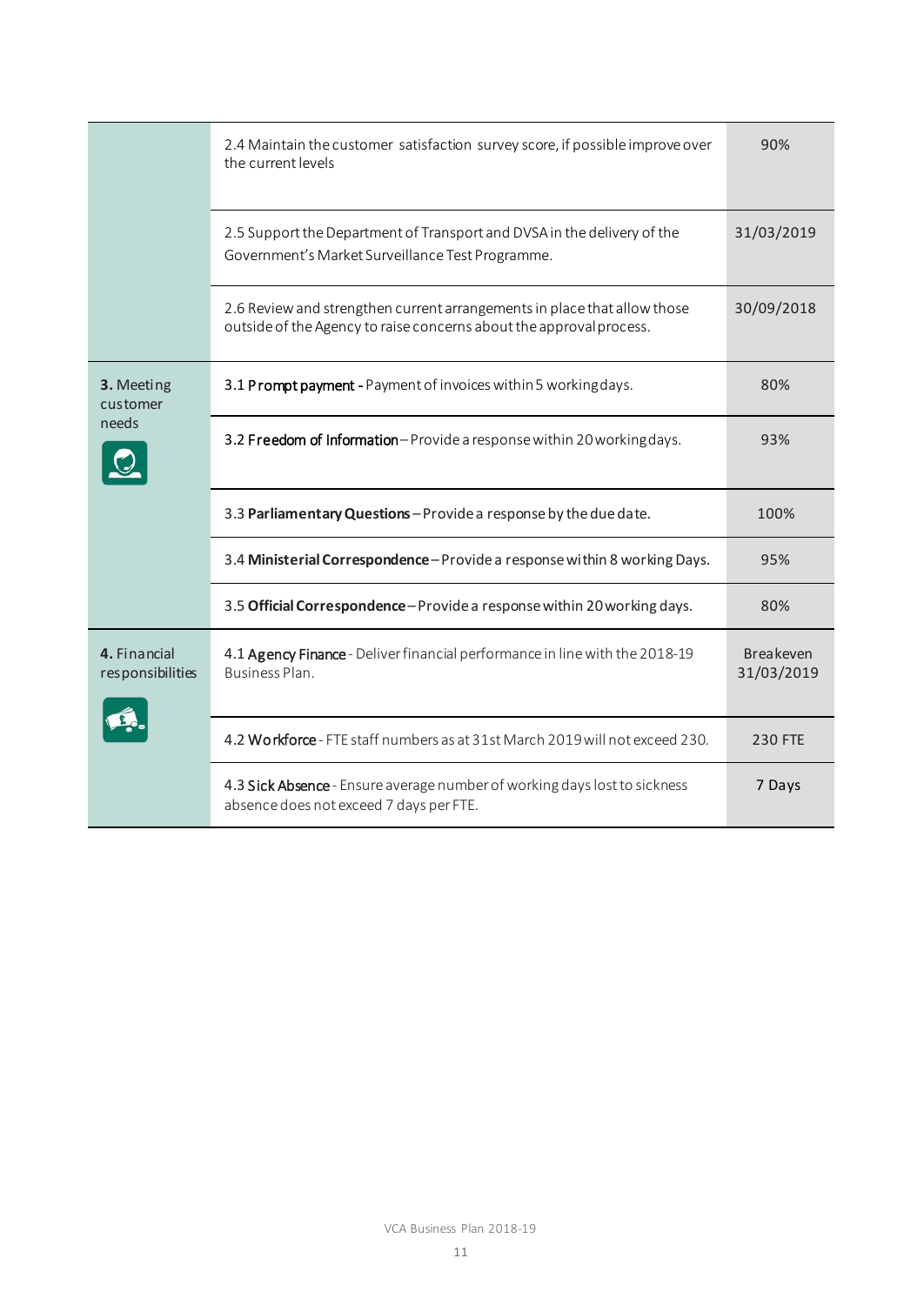# **DELIVERING THE PLAN**



#### **3.1 Human Resources**

VCA Human Resources (HR) will continue to provide people processes aligned to wider Government HR strategy and underpinned by the Civil Service core values and the Brilliant Civil Service vision to achieve improved outcomes from effective leaders and skilled people, in a great place to work.

To meet the various challenges that we face, we need effective leaders who are inspiring, confident and empowering; leaders who live our values. To achieve this we will continue to develop our skills and expertise to strengthen our own capability in areas such as leadership, people management, project delivery and digital to successfully deliver the government's challenging transport agenda.

Vehicle technology is constantly changing and we will focus on continuing to develop our own staff to keep pace with this as well as seeking to grow our capability in areas such as complex electronics and programming.

We will support a learning culture where everyone has fair and equal access to the right development opportunities and invest in the Agency's succession planning to develop and equip all our people with the knowledge, skills and behaviours to effectively perform in their roles, both now and in the future.

We have finalised the implementation of our HR system which will underpin the activities of the Agency, i.e. managing budgets, recruitment, succession planning, talent management, workforce planning and we will be embedding its usage and subsequent benefits amongst all staff.

#### **3.2 Year of Engineering:**

The government recently announced that 2018 would be the Year of Engineering, a national campaign to increase awareness and understanding of what engineers do among young people aged 7-16, their parents and their teachers.

VCA will participate in the year-long campaign aimed at tackling the engineering skills gap and widening the pool of young people who join the profession by showcasing engineering careers with the agency and the role they play in ensuring that vehicles are safe, clean and secure.

#### **3.3 Wellbeing**

The Agency has signed up to the Workplace Wellbeing Charter which is supported by Bristol City Council and widely recognised as the business standard for health, safety & wellbeing across England.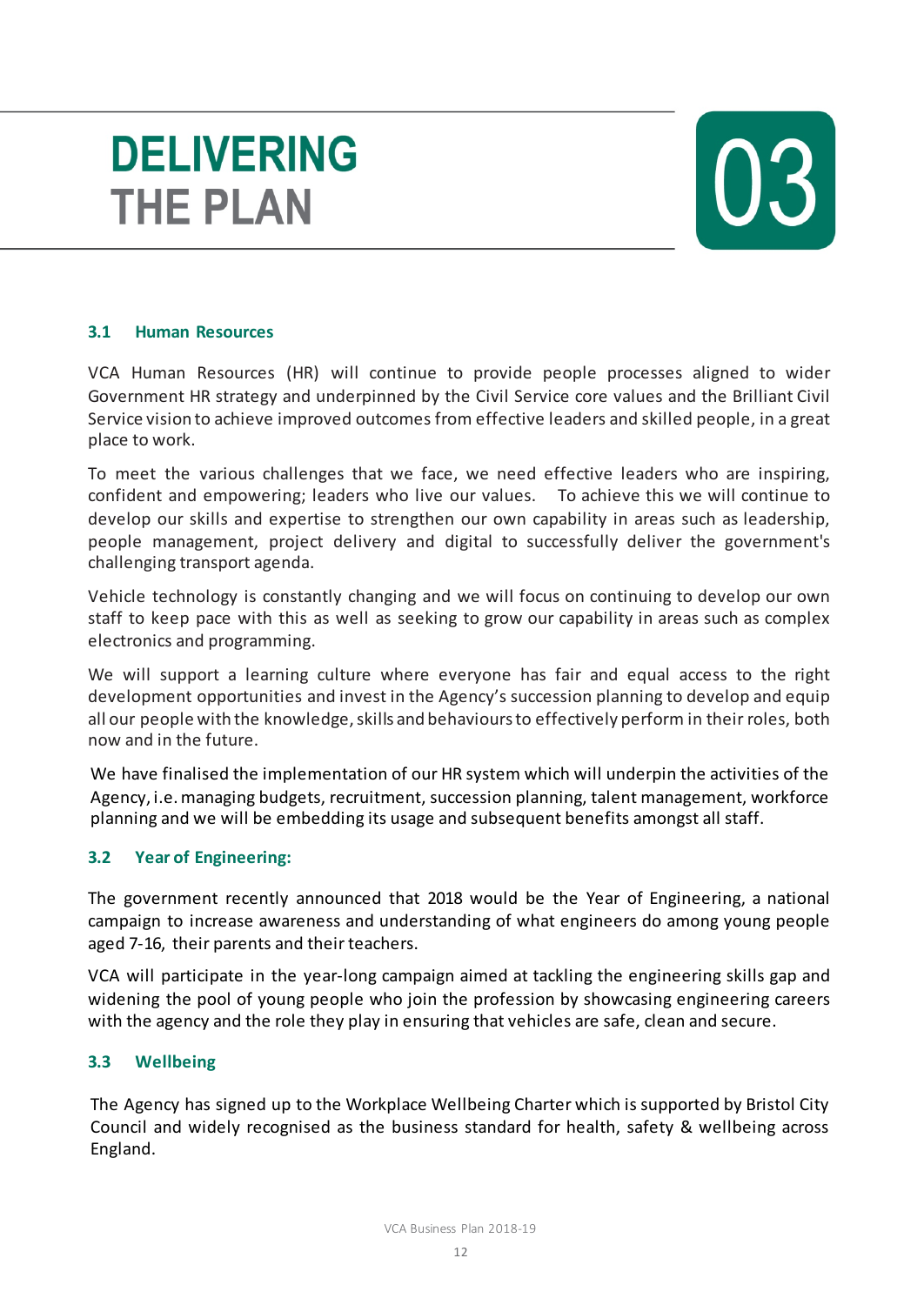The Charter focuses on three key areas - leadership, culture and communication. It gives the Agency an opportunity to build on the Staff Survey results through evidence-based assessment to find out what we are already doing right and where we need to improve to make our workplace a supportive and productive environment.

We will continue providing support and encouragement for staff to lead a healthy, balanced lifestyle. We will drive forward our Wellbeing Strategy – aiming to identify and reduce workrelated stress, support staff to deal with mental health issues, promote exercise and activity and allow greater flexibility with working patterns. We will be working closely with our Employee Assistance Programme, charities and internal networks to assist us with achieving our objective

There is strong evidence to show how having a healthy workforce can reduce sickness absence, lower staff turnover and boost productivity.

#### **3.4 Diversity**

We want our staff (and people thinking of making a career with us) to understand why being part of an inclusive organisation benefits them. We want to ensure that every line manager has the skills, knowledge and behaviours they need to build inclusive teams that allow everyone to thrive.

VCA values and utilises the potential and strengths of all staff in the Agency by treating people as individuals, embracing variety, rejecting prejudice and accommodating changes in working patterns. VCA believes that using a flexible people management approach motivates staff and creates an environment that enables all members of the Agency to be productive.

VCA's Diversity Champion will provide leadership on diversity and inclusion across the whole of the VCA, in particular work to:

Tackle barriers to progression within the organisation for members of under-represented groups;

Address the gender imbalance between junior and senior roles across the organisation;

Harness the cultural diversity of VCA's overseas offices to foster an inclusive environment that is respectful and positive in its partnerships with diverse cultures.

#### **3.5 Estates**

We aim to ensure that our estate supports operational delivery and is fit for purpose, sustainable and efficient.

VCA leases its headquarters building in Bristol, land at the HORIBA/Mira site for the Midlands Centre as well as an office for the Dangerous Goods activities in Leatherhead, adjacent to testing facilities. The overseas offices are all leased.

Over recent time we have carried out some refurbishment work to ensure that facilities continue to be maintained to a consistent standard and provide a safe, secure and user friendly environment; this work will continue over the coming year.

As part of this we will continue working with DfT and the appointed contractor to embed a Total Facilities Management Contract, which will support further efficiency savings over the previous arrangements.

Sustainability continues to be a key focus for the Agency. Great progress has been made in this area and in fact, VCA has already achieved its 2020 target. A new target has been agreed and we will focus our attention on working towards this. Current building refurbishment will play an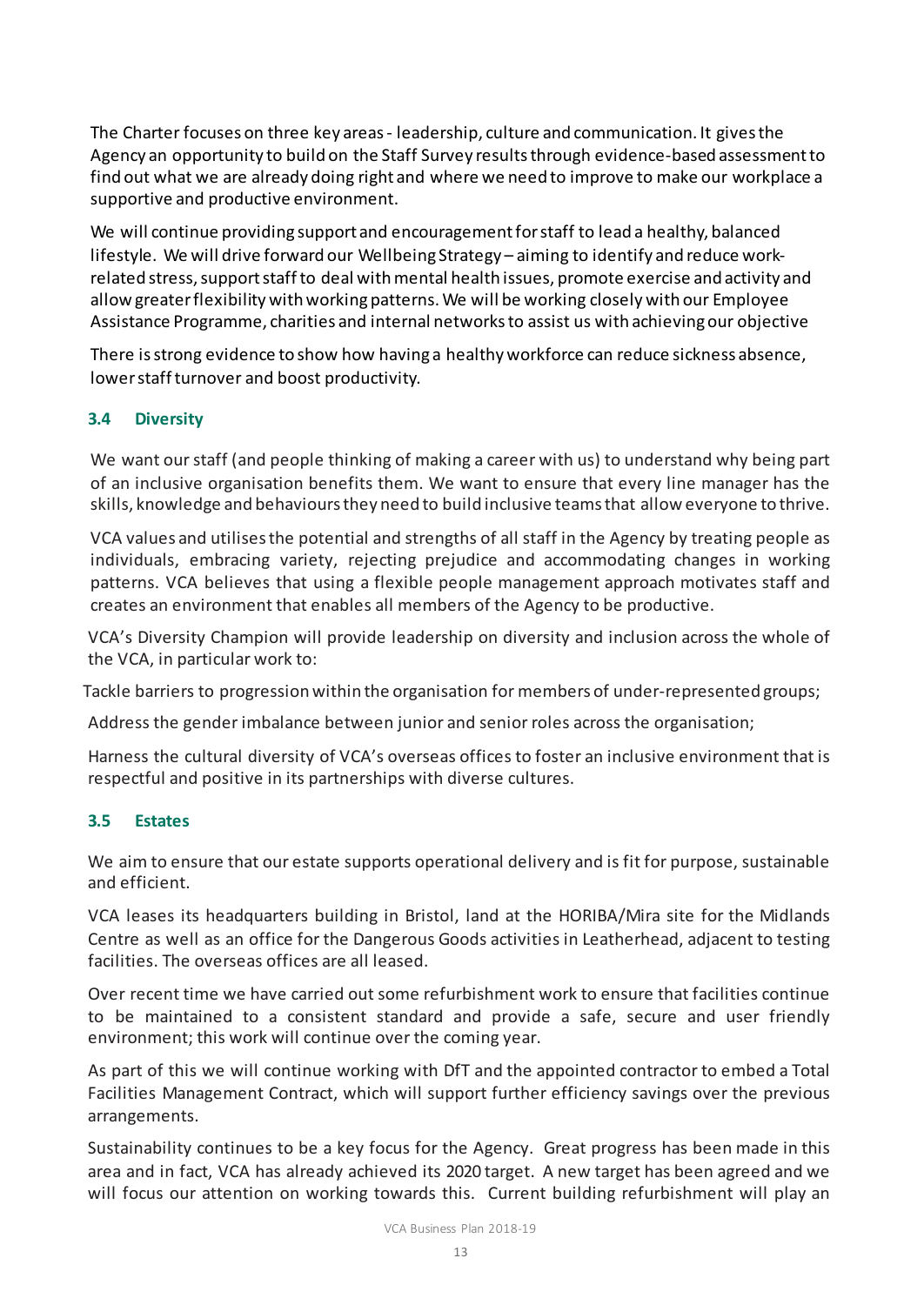important role in supporting this in terms of areas such as upgraded lighting, which will be significantly more efficient and the replacement of some of our existing pool car fleet for hybrid vehicles will also have an impact.

#### **3.6 Digital Service Delivery**

During 2018/19 we will look to augment our existing online services, improving customer service and building on efficiencies. We will:

- Progress a Cloud first strategy for new services and migrate existing services to the Cloud; and
- Continue to implement the findings from the end-to-end of Type Approval processes leading to new digital services.

#### **3.7 Information Services**

The ICT function within VCA provides infrastructure support, Help Desk services and IT Security. Plans for 2018/19 are ambitious and include:

- Supporting the key deliverables outlined above;
- Continued implementation of the overarching strategy to ensure that there is a robust infrastructure in place to support VCA going forward, unifying platforms where possible and moving ICT services to the Cloud;
- Buildingon existing efficiencies by further consolidating support contracts and suppliers;
- Continuing to provide Information Assurance to VCA and DfT Senior Information Risk Officers; and
- Establish VCA requirements for end user computing to better meet the needs of a digital and mobile operation.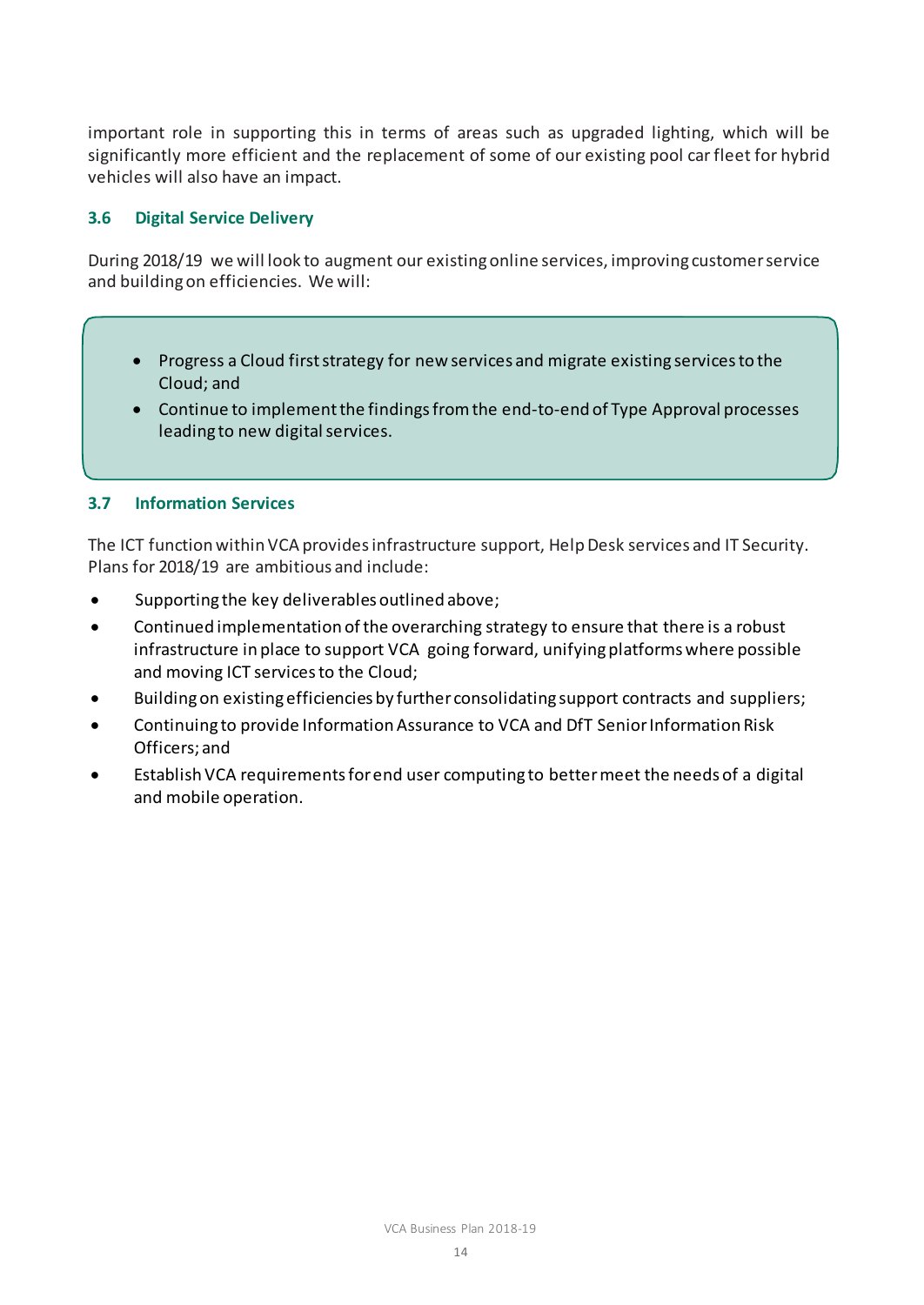# **ANNEX**



| <b>Financial forecast</b>             | <b>Forecast Outturn</b><br>2017-18 | <b>Business Plan</b><br>2018-19 |
|---------------------------------------|------------------------------------|---------------------------------|
|                                       | £ '000                             | £ '000                          |
| Statutory fee income                  | 18,204                             | 15,748                          |
| Commercial fee income                 | 87                                 | 0                               |
| Other income                          | 1,930                              | 2,170                           |
| <b>Total income</b>                   | 20,221                             | 17,918                          |
| Staff costs                           | (10, 100)                          | (10, 500)                       |
| Travel & Subsidence                   | (1,850)                            | (1,750)                         |
| Agents fees                           | (5, 250)                           | (2,996)                         |
| <b>ICT charges</b>                    | (966)                              | (850)                           |
| Accommodation                         | (734)                              | (730)                           |
| Consultancy and Professional Services | (200)                              | (200)                           |
| Postage and printing                  | (91)                               | (92)                            |
| Depreciation                          | (600)                              | (500)                           |
| Other costs                           | (600)                              | (300)                           |
| <b>Total expenditure</b>              | (20, 391)                          | (17, 918)                       |
| <b>Net Operating (cost)</b>           | (170)                              | $\mathbf{0}$                    |